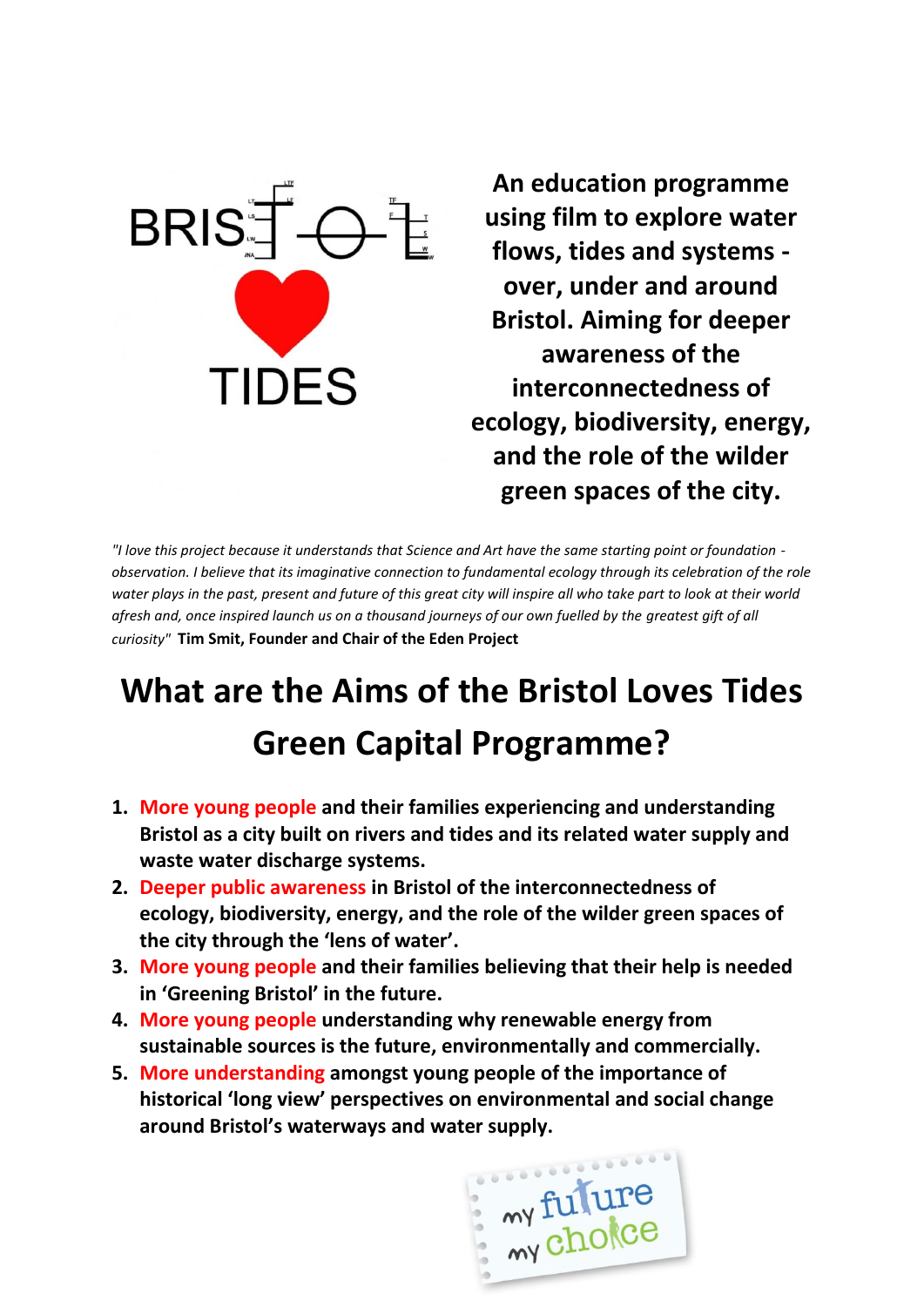- **6. More people aware that Bristol has a world-leading marine energy industry hub and know that a new generation of workers are needed for this nascent industry hub to thrive.**
- **7. Evidence that there is a desire in young people to become skilled, engaged and empathetic with the rivers, tides and docks of the city.**

## **The Bristol Loves Tides Concept**

**Young people will be inspired by film, theatre, and activities.**

**They will understand that their help is needed in greening their city.** 

**They will see that loving their city's tides and waterways is one way in which they can make a difference.**

**The project can work in school or at home with the support of adults**

**The project starts with two fantastical characters who have come to Bristol during its the highest tides for decades.**

**These characters are the tides in human form and they have given scores to Bristol for how much the city loves its tides.**

**Young people are challenged to provide evidence that they can raise these scores. Possible activities are grouped into six key themes.** 

- **1. Heritage**
- **2. Water**
- **3. Biodiversity**
- **4. Energy**
- **5. Hydropoetics – (the arts and water)**
- **6. Future**

**The emphasis is on action by children to make a difference.** 

- **Awareness, knowledge and understanding of science, heritage and the issues and concerns that are required for a green future**
- **Creative activity**
- **Taking the message home to their families**
- **Positive impact in real terms on the environment through changing behaviours**

**The Bristol Love Tides Team will capture and collate any feedback from participants** 

*\*Bristol has the highest tidal range of any populated area in the world.*